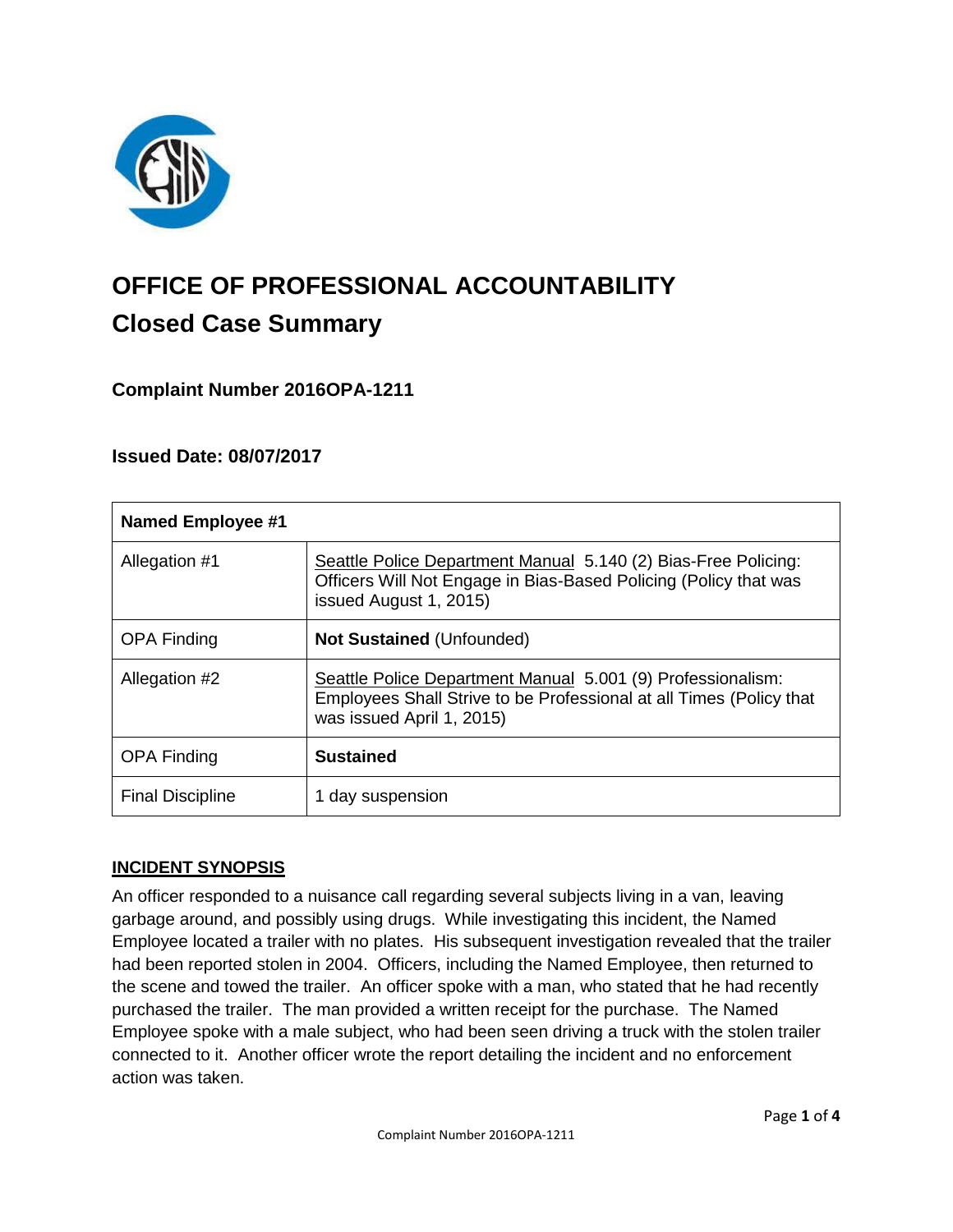## **COMPLAINT**

The complainant, the subject's sister, came to the Office of Professional Accountability and initiated a complaint against the Named Employee. The complainant stated that her brother suffered from mental illness and that the Named Employee told another officer that her brother had "the face of a bad guy" and that he was a "cop killer". The complainant believed these statements stemmed from her brother's involvement while "in crisis" in what she believed was an accidental fire the previous year. The complainant then alleged that her brother was discriminated against based on his mental health disability.

OPA added the allegation of Professionalism.

### **INVESTIGATION**

The OPA investigation included the following actions:

- 1. Review of written statement of Complainant
- 2. Search for and review of all relevant records and other evidence
- 3. Review of In-Car Video (ICV)
- 4. Interview of SPD employee

#### **ANALYSIS AND CONCLUSION**

There was no evidence from the OPA investigation to support the allegation of bias. The Named Employee was not known to have made any statements that displayed a bias towards persons who are in crisis or who may have a mental health diagnosis.

The OPA investigation showed that the Named Employee told another officer that the subject had attempted to kill some officers with fire. The Named Employee told OPA he said this so that other officers could be alerted to the potential safety issue with the subject. The subject overheard this comment and engaged with the Named Employee in an argument about whether or not the Named Employee's statement was true. Rather than letting it go, the Named Employee responded to the subject and insisted he (the Named Employee) was correct. The subject became agitated by what the Named Employee said in response to the subject's explanations and began to use profanity and call the Named Employee a "liar." Then the subject asked the Named Employee to "remain silent." The Named Employee replied, "This is not Burger King, you can't get it your way." The subject then said he wanted to call his lawyer, following which the subject and the Named Employee had a protracted and heated exchange about the subject of contacting a lawyer and the fact the subject had no phone with which to call a lawyer. The subject became increasingly agitated as the Named Employee asked him why he (the subject) was still talking and not "exercising all of his rights." The Named Employee then asked the subject, "Why are you talking to me? I'm exercising my rights not to listen to you." A short time later, in response to a statement by the subject indicating he did not think the Named Employee was acting professionally, the Named Employee said, "Your opinion means nothing to me on that matter because you are an attempted murderer." The subject asked if he was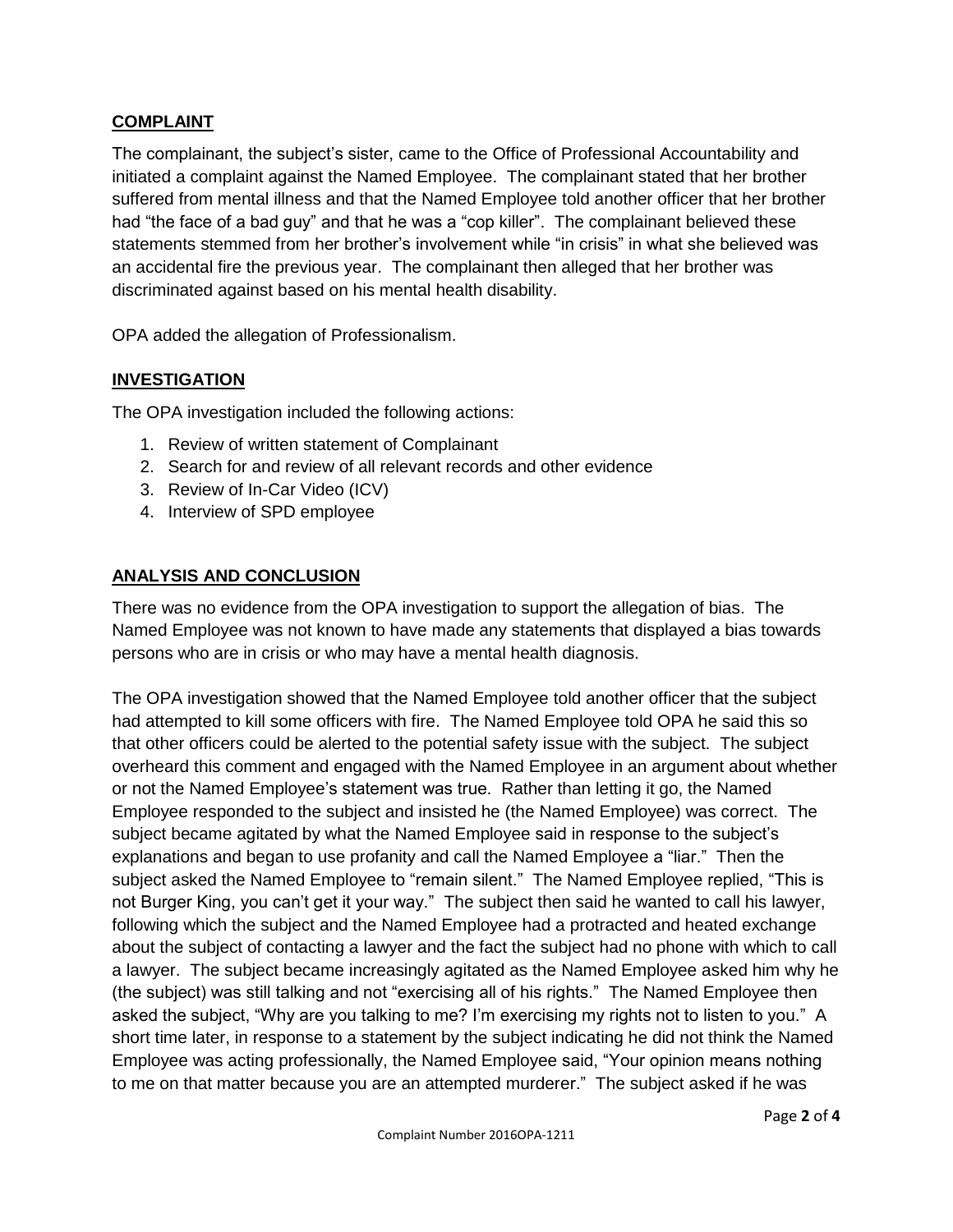free to go and the Named Employee replied that he was not. When the subject asked why, the Named Employee gave him the reason and then asked the subject if he wanted to get handcuffed "to make it official." The Named Employee told OPA he offered to handcuff the subject because he has found being handcuffed can have a "calming effect" on some people and he was merely offering the subject that option. The Named Employee and the subject exchanged a few more words and then the subject told the Named Employee that he (the subject) was being assaulted by the Named Employee's "breath, your mouth." The Named Employee replied that the subject was now using "second or third grade humor." A few moments later, the Named Employee told the subject he was free to go. After another brief exchange between the Named Employee and the subject, the subject left.

SPD Policy 5.001(9) states, in part, "Regardless of duty status, employees may not engage in behavior that undermines public trust in the Department, the officer, or other officers. Employees will avoid unnecessary escalation of events even if those events do not end in reportable uses of force." The Named Employee's decision to inform other officers that the subject had, during a completely different incident, assaulted police officers with flaming gasoline was reasonable under the circumstances. The other officers needed to have that information so they could appropriately plan how to engage with the subject. Clearly, the subject took exception to what the Named Employee said and began to argue and explain his side of the story. The subject had every right to say whatever he wanted, but the Named Employee had no obligation to respond to the subject and get into a "yes you did; no I didn't" argument with the subject. The Named Employee's on-going dialogue with the subject merely served to make the subject more and more agitated. After listening several times to the exchange between the them, it was the OPA Director's conclusion that both the subject and the Named Employee kept the conversation going and were equally responsible for the escalating nature of the exchange. In addition, some of what the Named Employee said to the subject was unnecessary, childish and served only to agitate the subject further. In particular, the statements about "Burger King," "second or third grade humor" and "your opinion means nothing to me" were insulting and unprofessional. Given the Named Employee's knowledge regarding the subject's involvement in the previous arson incident and what he (the Named Employee) could observe during this incident, the Named Employee should have been aware that the subject was volatile, easily excited and likely had a mental health issue.

SPD has invested substantial resources in training all officers in tactics and techniques for interacting with persons in crisis, whether from a mental health issue or for some other reason. SPD Policy 16.110-POL states, in part:

*When officers need to engage with a subject in behavioral crisis, the Department's expectation is that they will attempt to de-escalate the situation, when feasible and reasonable. The purpose of de-escalation is to provide the opportunity to refer the subject to the appropriate services. This expectation does not restrict an officer's discretion to make an arrest when probable cause exists, nor are officers expected to attempt de-escalation when faced with an imminent safety risk that requires immediate response. An officer's use of de-escalation as a reasonable alternative will be judged by the standard of objective reasonableness, from the perspective of a reasonable officer's perceptions at the time of the incident.*